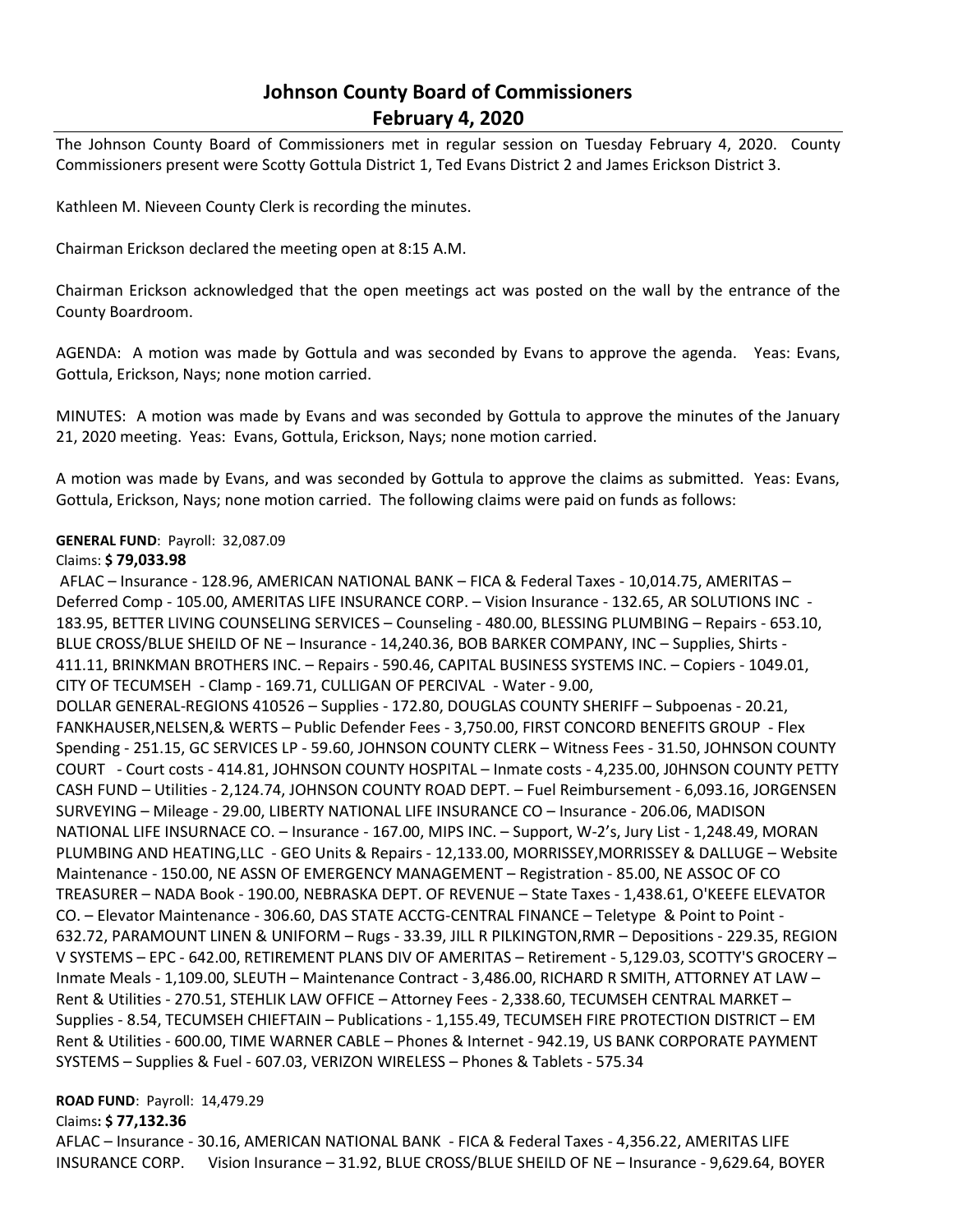RIDGE MANUFACTURING, INC – Parts - 145.35, CARD SERVICES – Supplies Orscheln - 93.90, CATERPILLAR FINANCIAL SERVICES – Mini Excavator rent - 6,350.00, CHEMSEARCH – Maxi-Lube - 369.00, DIVERSIFIED DRUG TESTING, LLC – Screenings - 250.00, FIRST CONCORD BENEFITS GROUP Flex Spending - 65.00, G & G OIL - January Fuel - 11,087.68, J0HNSON COUNTY PETTY CASH FUND – Utilities - 1,069.84, M & M SUPPLY COMPANY – Tires/Repairs - 1,264.64, MAINELLI WAGNER & ASSOCIATES, INC. – Consulting Fees - 15,283.58, MARTIN MARIETTA MATERIALS – Rock -17,036.87, NEBRASKA DEPT. OF REVENUE – State Taxes - 614.32, NEBRASK PUBLIC POWER – Utilities Sterling - 37.05, PARAMOUNT LINEN & UNIFORM – Rugs - 28.14, POWERPLAN – Parts - 16.38, RETIREMENT PLANS DIV OF AMERITAS – Retirement - 2,321.29, SPEERS TRUCK REPAIR LLC – Labor - 84.00, STUTHEIT IMPLEMENT – Parts - 195.93,TECUMSEH CHIEFTAIN – Publications – 32.40, US BANK CORPORATE PAYMENT SYSTEMS – Postage, Screenings - 26.15, U.S. CELLULAR - Internet - 78.64, VERIZON WIRELESS – Tablet - 40.01, WARRIOR STRUCTURAL INTEGRITY – Inspections - 6,585.00 WASHINGTON NATIONAL INS COMPANY – Insurance - 9.25

## **RECORD PRESERVATION FUND:**

Claims**: \$125.12** MIPS INC. – Register of Deeds - 125.12

**INHERITANCE TAX FUND**: Claims: **\$15,258.17** JOHNSON COUNTY RURAL WATER – FEMA Monies - 15,258.17

## **AMBULANCE SERVICE FUND**:

Claims: **\$217.55** JOHNSON COUNTY ROAD DEPT. – Fuel Reimbursement - 217.55

A motion was made by Gottula and was seconded by Evans to approve the Annual Certification for the Volunteer Emergency Responders Incentive Act for Cook Rescue Squad. Yeas: Evans, Gottula, Erickson, Nays; none motion carried.

The board held a discussion on taking bids to fertilize and spray the Courtyard. Jim will work with Chris Stone on getting specs ready for bidding.

Scott Wiese with Purple Wage Auction presented the board with information about his company and how they can help turn surplus equipment into cash.

Highway Supt. Matt Schaardt was present at the meeting for Road Discussions. Matt informed the board that the One and Six Year road plan is done with the Public Hearing set for Tuesday February 18, 2020 at 8:45 A.M.

At 9:00 A.M. bids were opened for project C-49(293) Elk Creek NE. Bids were received from Ace/Eaton Metals, Midwest, Metal Culverts, and Contech. Each Bid was opened by the Chairman and read. A motion was made by Evans, and was seconded by Gottula to approve the bid from Ace/Eaton in the amount of \$41,680.00. Yeas: Evans, Gottula, Erickson, Nays; none motion carried.

Ashley Griess Chief Probation Officer for the State of Nebraska gave a presentation on the programs and how it all works for District 1 Probation.

Sheriff Scott Walton discussed with the board the 2018 and 2019 bills for maintenance from Motorola. A motion was made by Gottula, and was seconded by Evans to take 2018 out of his budget and 2019 out of Inheritance Tax. Yeas: Evans, Gottula, Erickson, Nays; none carried.

Sheriff Walton also discussed the possibility of getting a upright freezer for evidence. The board told him to contact Seeba's in Cook for a freezer.